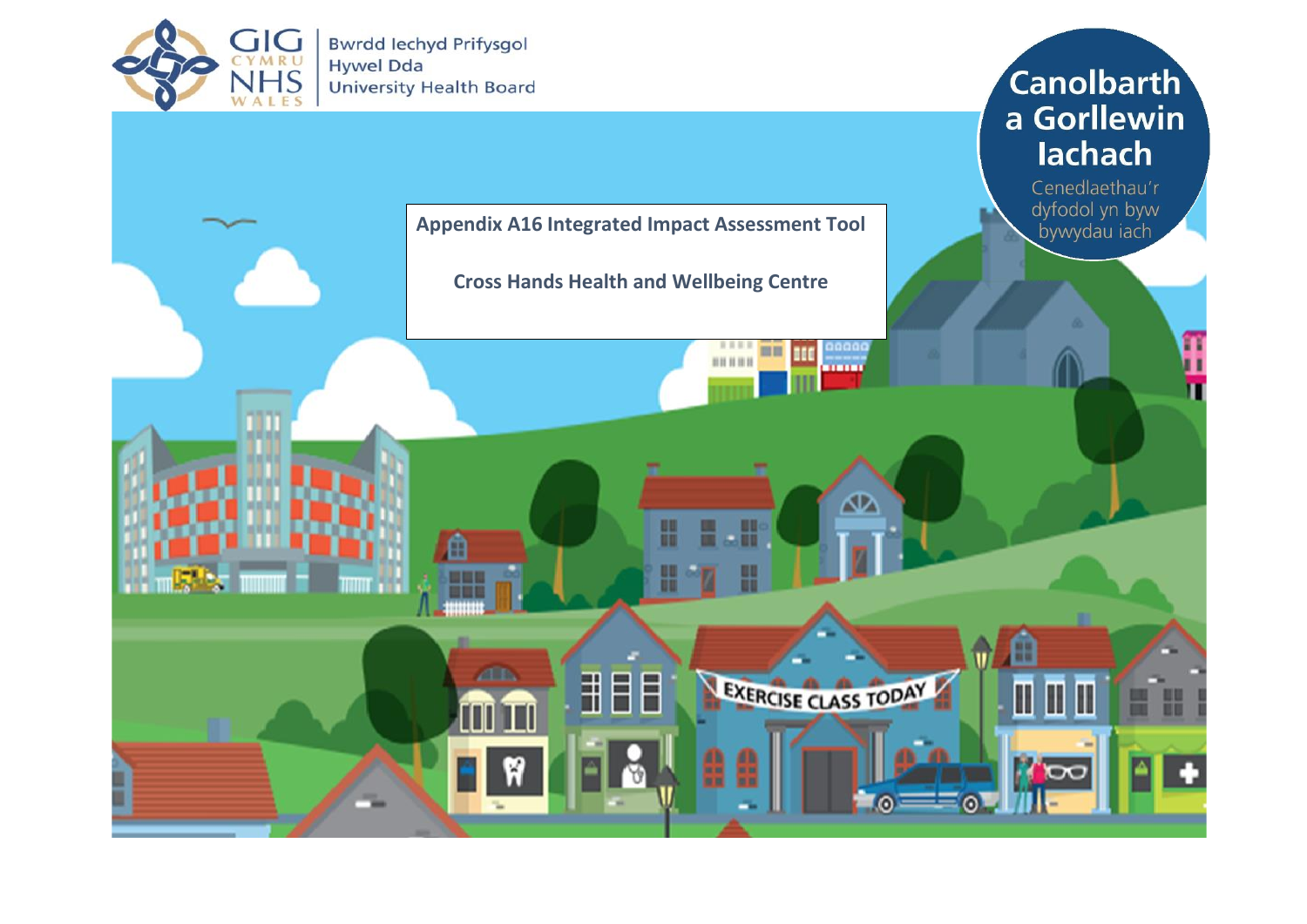## **Proposed Cross Hands Health and Wellbeing Centre**

| Integrated<br>Impact<br><b>Assessment Tool</b>                                                                                               | Y/N        | <b>Evidence &amp; Further Information</b>                                                                                                                                                                                                                                                                            | Completed<br>By        | <b>Evidence</b>                                       |
|----------------------------------------------------------------------------------------------------------------------------------------------|------------|----------------------------------------------------------------------------------------------------------------------------------------------------------------------------------------------------------------------------------------------------------------------------------------------------------------------|------------------------|-------------------------------------------------------|
| <b>Financial/Service Impacts</b>                                                                                                             |            |                                                                                                                                                                                                                                                                                                                      |                        |                                                       |
| 1. Has the new<br>proposal/service model<br>been costed?                                                                                     | Υ          | The scheme has been costed and a financial analysis has been undertaken as part of<br>the OBC process. The scheme has been assessed as incurring revenue consequence<br>noting alignment to longer term clinical strategy financial implications across the<br>University Health Board.                              | Project<br>Group       | OBC                                                   |
| 2. Does the budget holder<br>have the resources to<br>pay for the new<br>proposal/service model,<br>otherwise how will this<br>be supported? | <b>TBC</b> | Capital is sought from Welsh Government and therefore subject to OBC approval. The<br>annual revenue consequences of the scheme at OBC stage is confirmed as cost<br>neutral. These costs will continue to be reviewed as part of the continued<br>development of the benefits realisation process during FBC stage. | Project<br>Group       | Financial<br>analysis<br>included<br>in<br><b>OBC</b> |
| 3. Is the new<br>proposal/service model<br>affordable?                                                                                       | <b>TBC</b> | In the context of the answer to Q2                                                                                                                                                                                                                                                                                   | Health<br><b>Board</b> | Sign off<br>of<br>OBC by<br>Health<br><b>Board</b>    |
| 4. Is there an impact on pay<br>or non pay e.g. drugs,<br>equipment, etc?                                                                    | Υ          | Additional costs have been identified in respect of premises, IM&T and equipment<br>maintenance costs. An equipment schedule has been included in the scheme. The<br>scheme will improve the delivery of the existing service model.                                                                                 | Project<br>Group       | <b>OBC</b>                                            |
| 5. Is this a spend to save<br>initiative?                                                                                                    | N          | This is a business case for capital investment. It proposes investment for one of the<br>early implementer community Health & Wellbeing sites identified within the Health<br>Board's Clinical Strategy: A Healthier Mid and West Wales- 'Our future generations<br>living well'.                                    |                        |                                                       |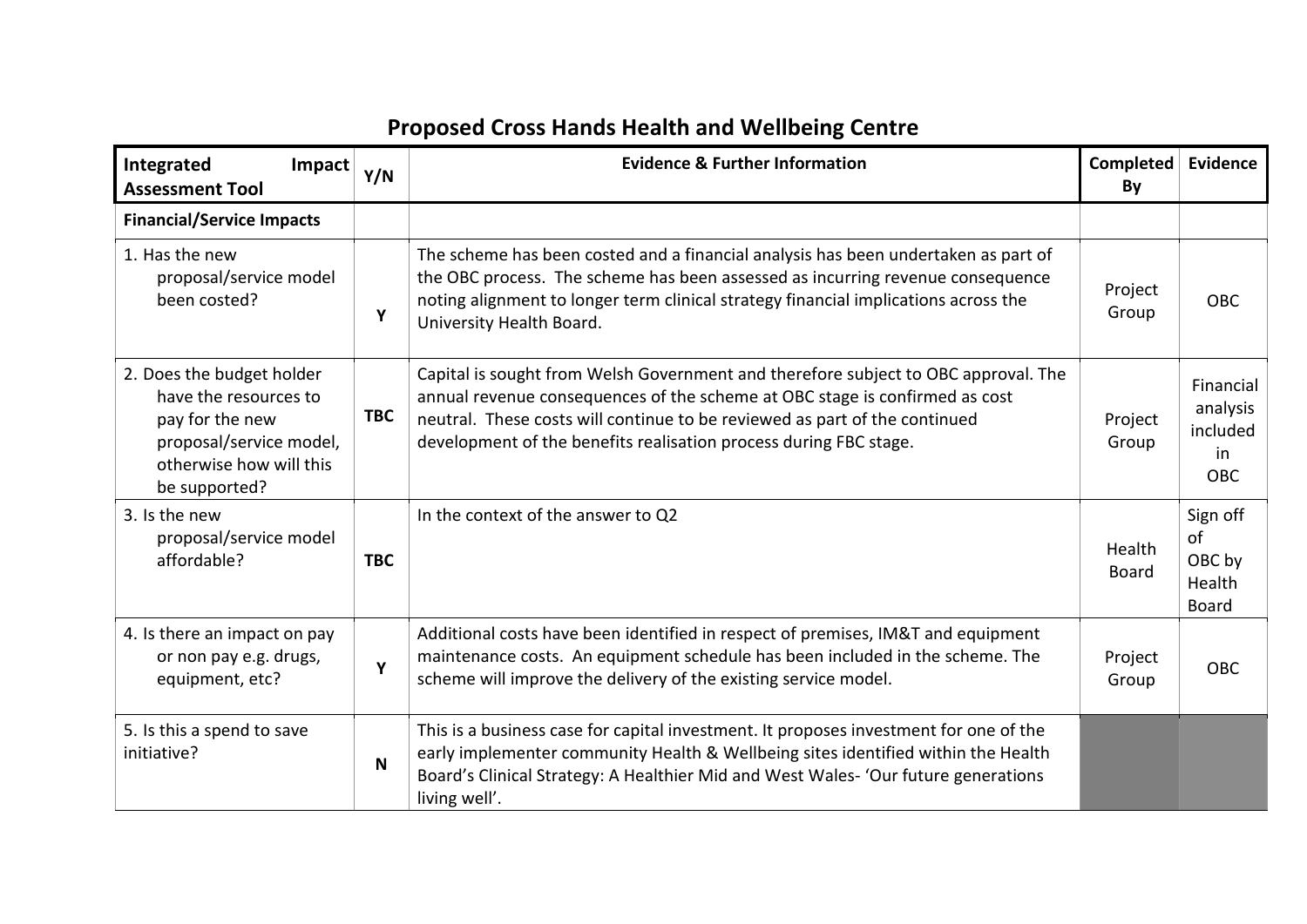| 6. What is the financial or<br>efficiency payback<br>(prudency), if any?                                                                                                                                                                                                                                                    | N/A | As one of the early implementer sites for the Health Board's wider clinical strategy<br>there are no immediate cash releasing benefits as part of this scheme. Efficiency<br>benefits are part of the wider Health Board's clinical strategy to provide new and<br>repurposed hospital sites. It does however remove all the statutory backlog<br>maintenance from the existing Cross Hands Health Centre.                                                                                                                                                                                                                                                                                                                                                                                                                                                                                                                                                                                                                                                                                            | Project<br>Group | <b>OBC</b> |
|-----------------------------------------------------------------------------------------------------------------------------------------------------------------------------------------------------------------------------------------------------------------------------------------------------------------------------|-----|-------------------------------------------------------------------------------------------------------------------------------------------------------------------------------------------------------------------------------------------------------------------------------------------------------------------------------------------------------------------------------------------------------------------------------------------------------------------------------------------------------------------------------------------------------------------------------------------------------------------------------------------------------------------------------------------------------------------------------------------------------------------------------------------------------------------------------------------------------------------------------------------------------------------------------------------------------------------------------------------------------------------------------------------------------------------------------------------------------|------------------|------------|
| 7. Are there risks if the new<br>proposal/service model<br>is not put into effect?                                                                                                                                                                                                                                          | Y   | The scheme provides significantly improved and compliant physical environment to<br>deliver the current service model from. Non- delivery leaves the Health Board with a<br>noncompliant environment with particular issues around sustainability of services<br>within the Amman Gwendraeth Valley. The scheme is an enabler for the wider clinical<br>and financial benefits associated with the Health Board's Clinical Strategy: A Healthier<br>Mid and West Wales- 'Our future generations living well'.                                                                                                                                                                                                                                                                                                                                                                                                                                                                                                                                                                                         | Project<br>Group | <b>OBC</b> |
| 8. Are there any recognised<br>or unintended<br>consequences of changes<br>on other parts of the<br>system (i.e. impact on<br>current service, impact<br>of changes in secondary<br>care provision on<br>primary care services<br>and capacity or vice<br>versa, or other statutory<br>services e.g. Local<br>Authorities?) | N   | The consequence of this development will be to physically improve the current<br>environment to support the service model and integration of social, primary and<br>community care services. We will delivering on our commitment to the NHS Wales<br>Decarbonisation Strategic Delivery Plan 2021-2022 by ensuring the scheme aligns with<br>the Health Board's "Scoping and Modelling Assessment for Building and Transport<br>Decarbonisation" (July 2021) and that we align with Welsh Government Programme<br>for Government (June 2021) commitment to "embed our response to the climate and<br>nature emergency in everything that we do". Decarbonisation and alignment with Net<br>zero by 2030: The University Health Board is developing an Action Plan to report to<br>the NHS Wales Decarbonisation Programme Board. The project includes relocation of<br>services into the community from acute settings and current community health<br>premises, pharmacy, early years integrated services, police and library facilities within<br>Cross Hands. Two GP Practices are also included. | Project<br>Group | <b>OBC</b> |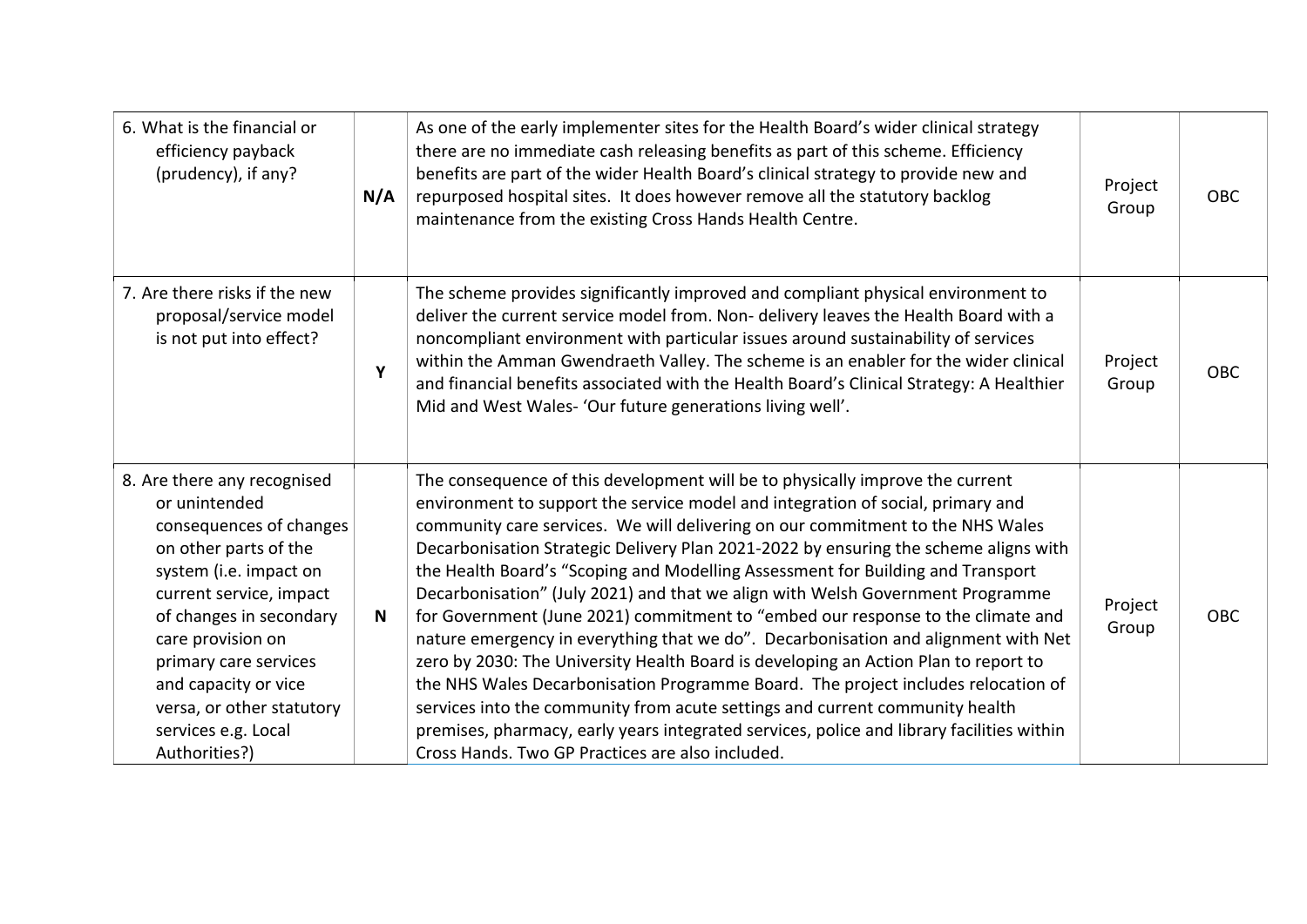| 9. Is there a need for<br>negotiation/lead in times<br>i.e. short term, medium<br>term, long term?           | $\mathbf N$ | No required negotiations. Welsh Government capital approval required. Lead in time<br>for Building works mobilisation once approval for the capital is secured.                                                                                                                                     |                  |                                     |
|--------------------------------------------------------------------------------------------------------------|-------------|-----------------------------------------------------------------------------------------------------------------------------------------------------------------------------------------------------------------------------------------------------------------------------------------------------|------------------|-------------------------------------|
| 10. Are capital requirements<br>identified or funded?                                                        | Y           | The OBC is now complete. Estimated Outturn cost for the preferred option following<br>production of the updated OBC cost forms following remobilisation is £31,258,171 Excl<br>VAT (£37,241,187 Incl VAT).                                                                                          | Project<br>Group | <b>OBC</b>                          |
| 11. Will capital projects need<br>to be completed in time<br>to support any service<br>change proposed?      | N           | The capital scheme will progress once Welsh Government has approved the funding.<br>The scheme will facilitate the integration of services required to further develop the<br>service model.                                                                                                        | Project<br>Group | <b>OBC</b>                          |
| 12. Has a Project Board been<br>identified to manage the<br>implementation?                                  | Y           | Yes SRO, Project Director, Project Group, User Group all well established to develop<br>the business case and manage the implementation. Project Governance structure<br>included within OBC                                                                                                        | Project<br>Group | <b>OBC</b>                          |
| 13. Is there an<br>implementation plan<br>with timescales to<br>performance manage the<br>process and risks? | Y           | Initial project plan has been produced as part of the OBC submission. To be reviewed<br>at FBC along with detailed commissioning plan will be developed prior to change of<br>service locations.                                                                                                    | Project<br>Group | <b>OBC</b>                          |
| 14. Is there a post project<br>evaluation planed for the<br>new proposal/service<br>model?                   | Y           | Post project evaluation and monitoring will be required by Welsh Government. The<br>OBC includes a Post Project Evaluation Plan.                                                                                                                                                                    | Project<br>Group | <b>OBC</b>                          |
| 15. Is the UHB clear of any<br>other constraints which<br>would prevent progress<br>to implementation?       | Y           | The key constraint to the progress of this development is the availability of All Wales<br>Capital from Welsh Government. The Project Risk Register captures all other risks<br>around partner sign up to lease agreements and acquisition of land. All risks<br>monitored at monthly project group | Project<br>Group | OBC&<br>Project<br>Risk<br>Register |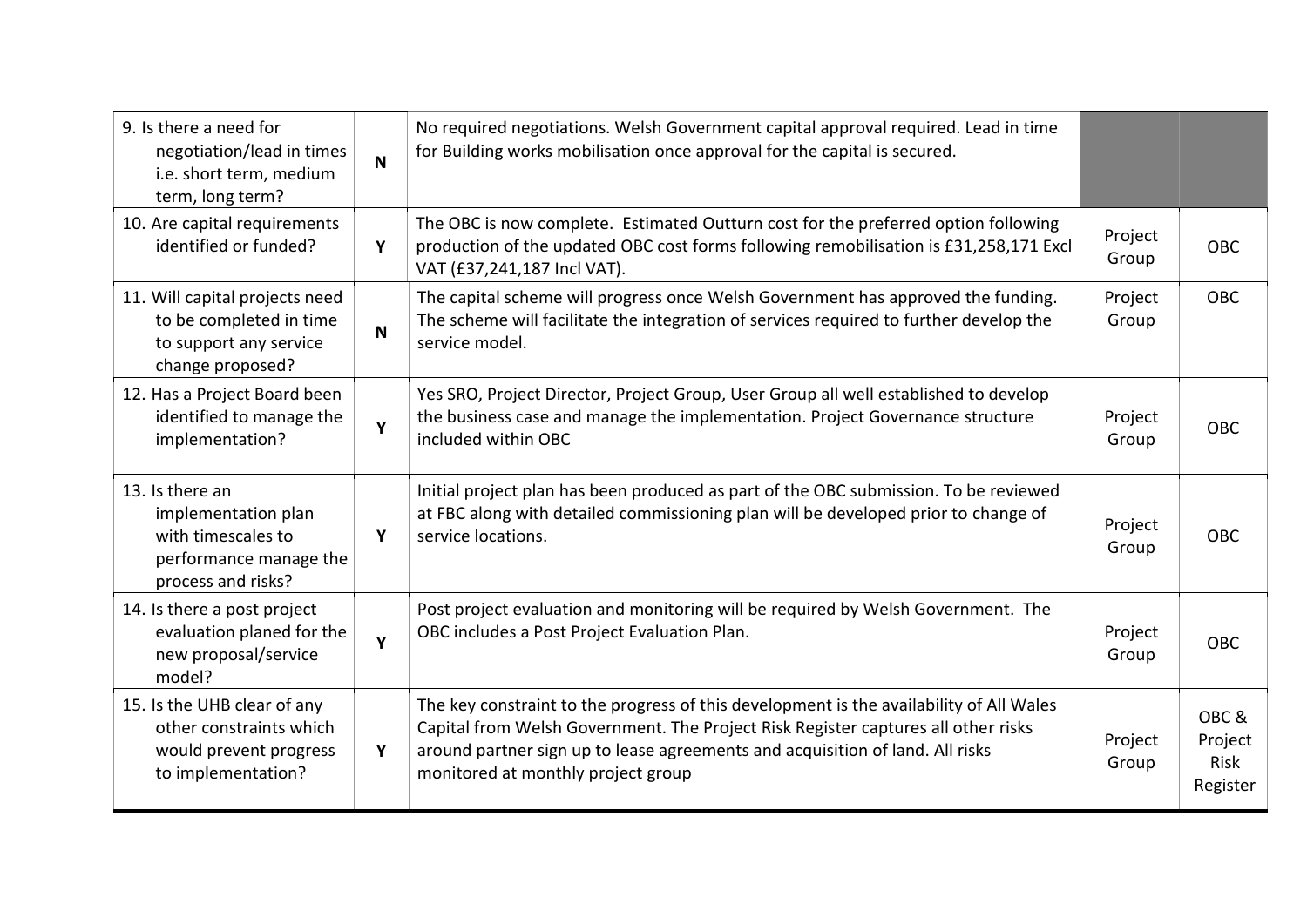| <b>Quality/Patient Care Impacts</b>                                                                                                       |        |                                                                                                                                                                                                                                                                                                                                                                                                                                                                                                                                                                                                                                                                                                                                                                                                                                                                                      |                  |                                    |
|-------------------------------------------------------------------------------------------------------------------------------------------|--------|--------------------------------------------------------------------------------------------------------------------------------------------------------------------------------------------------------------------------------------------------------------------------------------------------------------------------------------------------------------------------------------------------------------------------------------------------------------------------------------------------------------------------------------------------------------------------------------------------------------------------------------------------------------------------------------------------------------------------------------------------------------------------------------------------------------------------------------------------------------------------------------|------------------|------------------------------------|
| 16. a)Could there be a<br>positive impact on<br>patient outcome/care?<br>b)Could there be a<br>negative impact on<br>patient outcome/care | Y<br>N | Health and Wellbeing positive impacts articulated within OBC. The scheme will<br>provide an improved environment for staff and patients.<br>Positive impacts included within OBC benefits register<br>Positive and negative impacts all considered within the EqIA for the Project.                                                                                                                                                                                                                                                                                                                                                                                                                                                                                                                                                                                                  | Project<br>Group | <b>OBC</b><br>benefits<br>register |
| 17. Is there are potential for<br>inequity of provision?<br>E.g. rurality, transport.                                                     | Y      | The project aligns to the Health Board's Clinical Strategy: A Healthier Mid and West<br>Wales- 'Our future generations living well' for providing 'place based care'. Discussions<br>remain ongoing with regard to public transport. A bus stop has been included on the<br>site proposals. The scheme provides an improved environment for all patients, carers,<br>family members and staff accessing the facility as currently little or no designated car<br>parking facilities are available for current premises. The scheme has a large designated<br>car park with accessible spaces for disabled and visiting specialist mobile services.<br>Extensive public and stakeholder engagement has taken place and further surveys are<br>planned regarding those matters included within the Equality Impact Assessment<br>regarding transport to mitigate against any concerns. | Project<br>Group | <b>OBC</b>                         |
| 18. Is there any potential for<br>inconsistency in<br>approach?                                                                           | N      | The scope of the project aligns to wider clinical strategy plans for service integration<br>and improving the estate                                                                                                                                                                                                                                                                                                                                                                                                                                                                                                                                                                                                                                                                                                                                                                 |                  |                                    |
| 19. Is there are potential for<br>postcode<br>lottery/commissioning?                                                                      | N      | Services will continue to be located within the locality                                                                                                                                                                                                                                                                                                                                                                                                                                                                                                                                                                                                                                                                                                                                                                                                                             |                  |                                    |
| 20. Is there a need to<br>consider exceptional<br>circumstances?                                                                          | N      | Services will continue to be located within the locality                                                                                                                                                                                                                                                                                                                                                                                                                                                                                                                                                                                                                                                                                                                                                                                                                             |                  |                                    |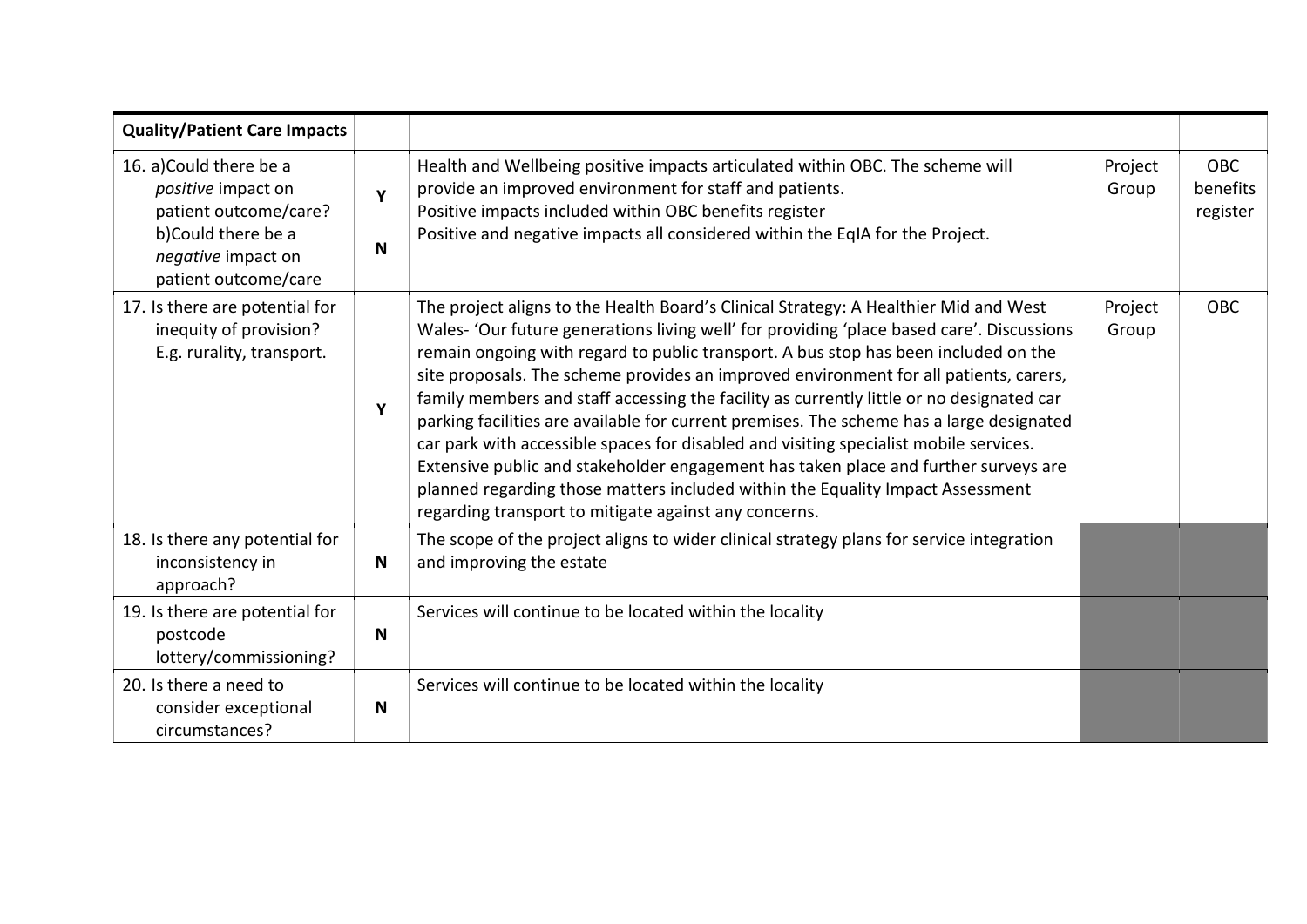| 21. Are there clinical and<br>other consequences of<br>providing or<br>delaying/denying<br>treatment or the<br>scheme(i.e. improved<br>patient outcomes,<br>chronic pain, physical<br>and mental<br>deterioration, more<br>intensive procedures<br>eventually required? | Y           | Community and Primary care would continue to be provided from substandard<br>environments with particular concerns over infrastructure, infection control, patient<br>dignity, patient privacy, etc. No service development would be possible due to<br>accommodation constraints. It is likely that services could be unsustainable in the<br>future given that capacity does not meet demand and significantly hampers<br>recruitment and service development particularly within primary care. The colocation<br>of services across all agencies facilitates the introduction of the new service model. | Project<br>Group | <b>OBC</b> |
|-------------------------------------------------------------------------------------------------------------------------------------------------------------------------------------------------------------------------------------------------------------------------|-------------|------------------------------------------------------------------------------------------------------------------------------------------------------------------------------------------------------------------------------------------------------------------------------------------------------------------------------------------------------------------------------------------------------------------------------------------------------------------------------------------------------------------------------------------------------------------------------------------------------------|------------------|------------|
| 22. Are there any Royal<br>Colleges standards, etc,<br>applicable?                                                                                                                                                                                                      | $\mathbf N$ | None, although refurbishment improves compliance with HBNs and the overall patient<br>environment will be much improved. The refurbishment will also support staff<br>recruitment and retention.                                                                                                                                                                                                                                                                                                                                                                                                           | Project<br>Group | <b>OBC</b> |
| 23. Can clinical engagement<br>be evidenced in the<br>design of the new<br>proposal/service model?                                                                                                                                                                      | Υ           | The Project Board membership is inclusive of all partners and stakeholders. Public<br>Engagement events has been undertaken as part of the OBC development process.<br>The Project Group has engaged with the key clinical leads.                                                                                                                                                                                                                                                                                                                                                                          | Project<br>Group | OBC        |
| <b>Workforce Impact</b>                                                                                                                                                                                                                                                 |             |                                                                                                                                                                                                                                                                                                                                                                                                                                                                                                                                                                                                            |                  |            |
| 24. Has the impact on the<br>existing staff/WTE been<br>determined?                                                                                                                                                                                                     | Y           | No WTE impact on scheme conclusion.                                                                                                                                                                                                                                                                                                                                                                                                                                                                                                                                                                        | Project<br>Group | <b>OBC</b> |
| 25. Is it deliverable without<br>the need for premium<br>workforce?                                                                                                                                                                                                     | Y           | Current staffing levels apply. Aligns to the Health Board's Clinical Strategy: A Healthier<br>Mid and West Wales- 'Our future generations living well'. for balancing community<br>and acute care.                                                                                                                                                                                                                                                                                                                                                                                                         | Project<br>Group | <b>OBC</b> |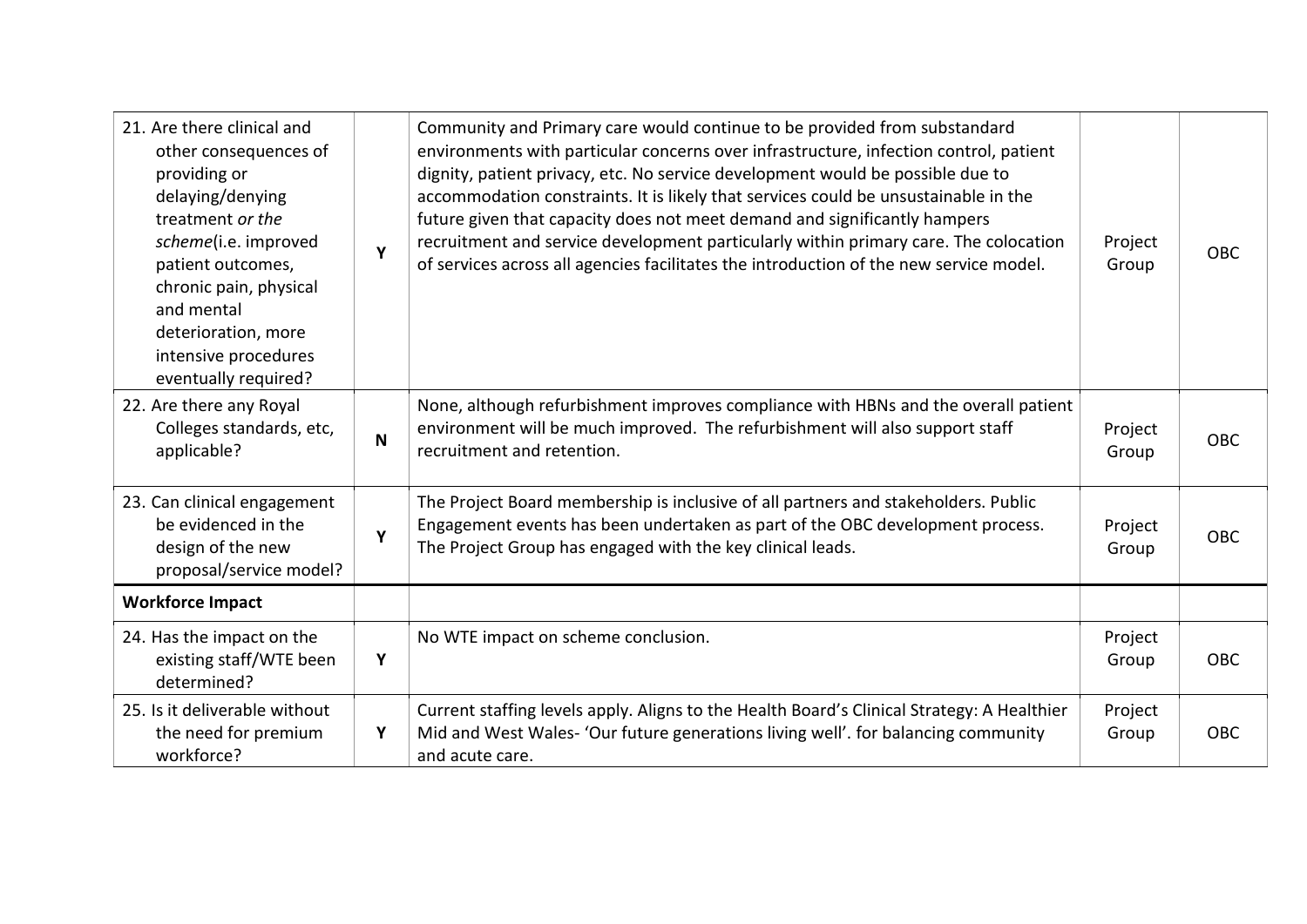| 26. Is there the potential for<br>staff disengagement if<br>there is no<br>clinical/'reasonable'<br>rationale for the action?          | $\mathsf{N}$ | Stakeholders including staff have had significant input into this scheme; the potential<br>for disengagement will occur if the scheme does not progress.                                    |                  |            |
|----------------------------------------------------------------------------------------------------------------------------------------|--------------|---------------------------------------------------------------------------------------------------------------------------------------------------------------------------------------------|------------------|------------|
| 27. Is there potential for<br>professional<br>body/college/union<br>involvement?                                                       | N            | Key staff have been invited to Project Board, work streams and workshop events, and<br>have been involved in the development of this scheme and are members of the<br>Project Group.        | Project<br>Group | <b>OBC</b> |
| 28. Could there be any<br>perceived interference<br>with clinical freedom?                                                             | N            | No clinical staff have been involved in the scheme development. The scheme also<br>promotes agile working arrangements with positive impacts for digital access and<br>reduced travel time. |                  |            |
| 29. Is there potential for<br>front line staff<br>conflict with the<br>public?                                                         | N            | There should be no conflict between staff and the public.                                                                                                                                   |                  |            |
| 30. Could there be challenge<br>from the 'industries'<br>involved?                                                                     | N/A          | N/A                                                                                                                                                                                         |                  |            |
| 31. Is there a communication<br>plan to inform staff of<br>the new arrangements?                                                       | Y            | A Communication and Engagement Plan is in place for the scheme. Should the<br>scheme be agreed the plan will be updated to cover the implementation phase<br>requirements.                  | Project<br>Group | <b>OBC</b> |
| 32. Has the Organisational<br>Change Policy been<br>followed, including<br>engagement/consultatio<br>n in accordance with<br>guidance? | Y            | For agile working arrangements where necessary. Aligned to wider service modelling<br>programmes.                                                                                           |                  |            |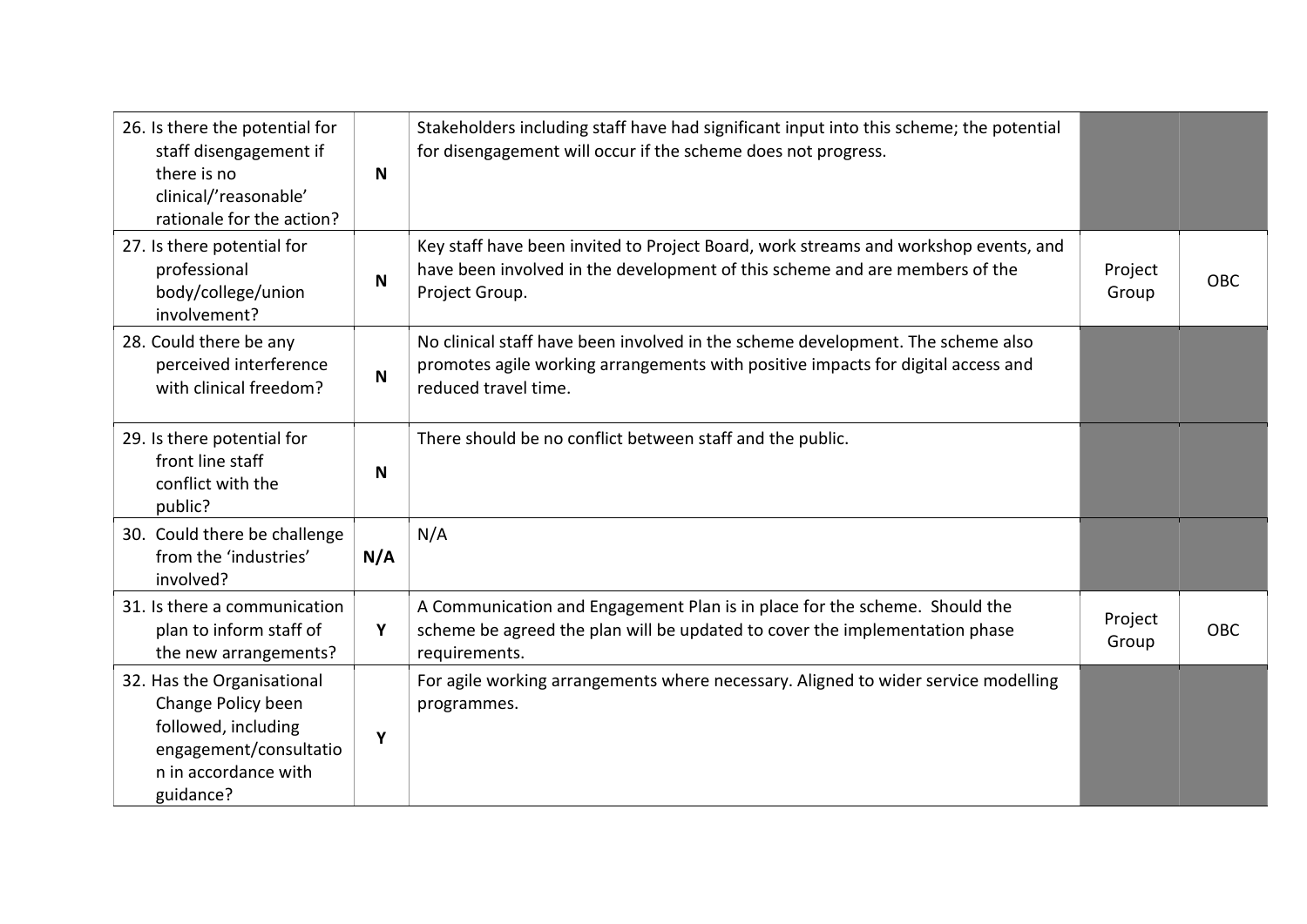| 33. Have training<br>requirements been<br>identified and will this be<br>complete in time to<br>support the new<br>proposal/service model?                                            | Υ | Training on new items of equipment, agile working and new systems will be required<br>when the refurbished facility opens and will be addressed in the Commissioning Plan.                                                                                                                             | Project<br>Group | <b>OBC</b>                                 |
|---------------------------------------------------------------------------------------------------------------------------------------------------------------------------------------|---|--------------------------------------------------------------------------------------------------------------------------------------------------------------------------------------------------------------------------------------------------------------------------------------------------------|------------------|--------------------------------------------|
| <b>Risk Impact</b>                                                                                                                                                                    |   |                                                                                                                                                                                                                                                                                                        |                  |                                            |
| 32. Has a risk assessment<br>been completed?                                                                                                                                          | Υ | Risk Register complete for this scheme covering operational and construction risks                                                                                                                                                                                                                     | Project<br>Group | OBC&<br>Project<br><b>Risk</b><br>Register |
| 33. Is there a plan to mitigate<br>the risks identified?                                                                                                                              | Y | Included on Risk Register                                                                                                                                                                                                                                                                              | Project<br>Group | OBC&<br>Project<br>Risk<br>Register        |
| <b>Legal Impact</b>                                                                                                                                                                   |   |                                                                                                                                                                                                                                                                                                        |                  |                                            |
| 34. Has legal compliance<br>been considered e.g.<br>Welsh Language: is there<br>any specific legislation or<br>regulations that should<br>be considered before a<br>decision is made? | Υ | This has been considered but the scheme facilitates positive service change and is an<br>enabler for wider Health Board strategic plans. Access in terms of travel has been<br>identified as a matter for further surveys and agreement with project partners<br>regarding public transport frequency. | Project<br>Group | <b>OBC</b>                                 |
| 35. Is there a likelihood of<br>legal challenge?                                                                                                                                      | N | As above                                                                                                                                                                                                                                                                                               |                  |                                            |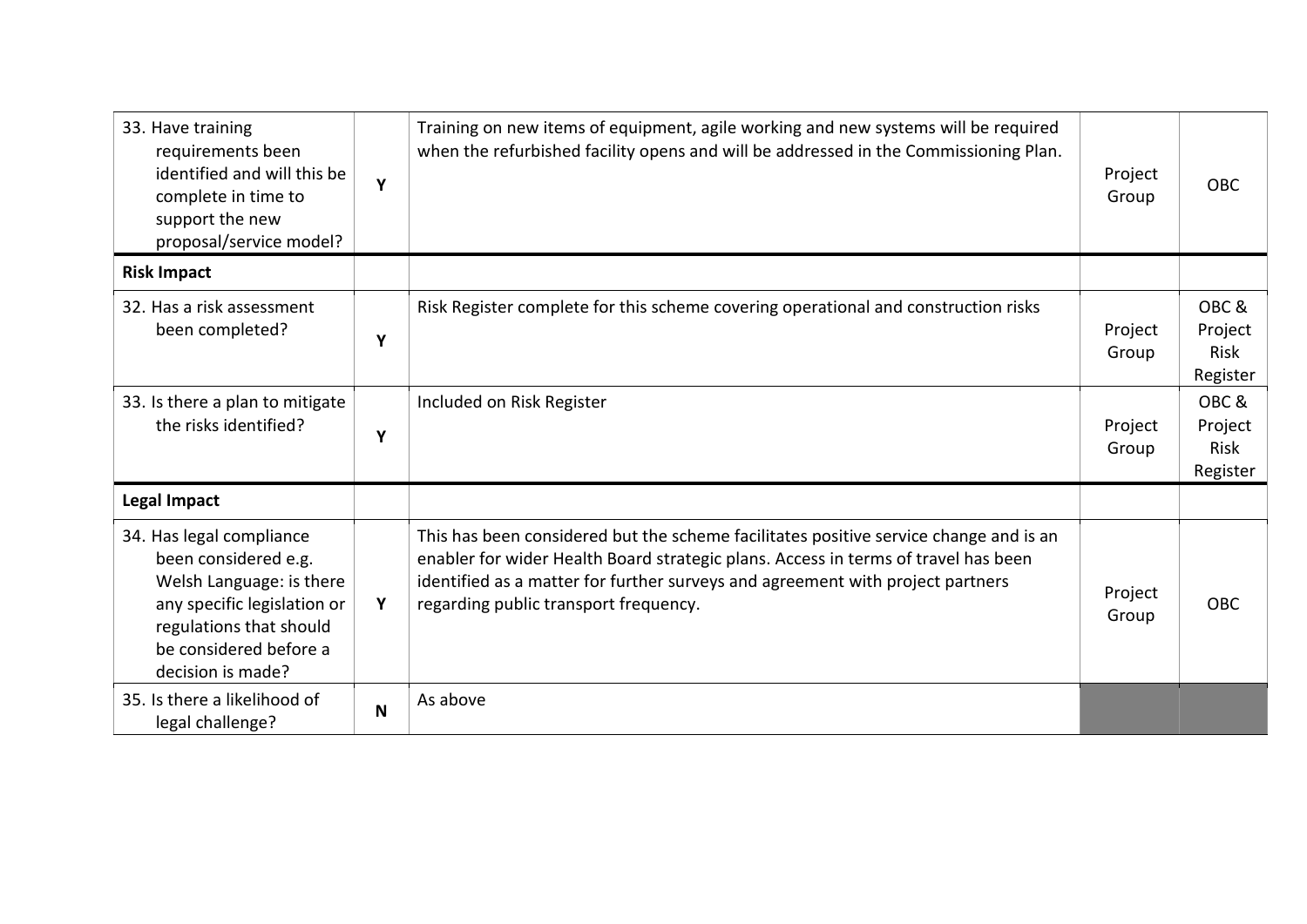| 36. Is there any existing legal<br>guidance that could be<br>perceived to be<br>compromised i.e.<br>Independent Provider<br>Contracts, statutory<br>guidance re: Continuing<br>Healthcare, Welsh<br>Government Policy etc? | N           | The OBC demonstrates alignment to Welsh Government policy where applicable. All<br>capital guidance followed.                                                                                                                                                                          |                  |            |
|----------------------------------------------------------------------------------------------------------------------------------------------------------------------------------------------------------------------------|-------------|----------------------------------------------------------------------------------------------------------------------------------------------------------------------------------------------------------------------------------------------------------------------------------------|------------------|------------|
| 37. Is there any existing<br>contract and/or notice<br>periods?                                                                                                                                                            | Y           | Leases will be required for partner occupation. No notice/contract periods for Health<br>Board.                                                                                                                                                                                        | Project<br>Group | <b>OBC</b> |
| <b>Reputational Impact</b>                                                                                                                                                                                                 |             |                                                                                                                                                                                                                                                                                        |                  |            |
| 38. Is there a likelihood of<br>public/patient<br>opposition?                                                                                                                                                              | $\mathbf N$ | Significant Engagement has taken place through the development of the scheme.<br>There is a huge amount of support for the scheme. In view of the significant public<br>interest in the scheme, should it not be delivered there will be negative impact on<br>UHB and WG reputations. |                  |            |
| 39. Is there a likelihood of<br>political activity?                                                                                                                                                                        | Y           | There is potential for local political activity if the scheme does not progress. There is<br>general political support for the scheme evidenced through stakeholder engagement.                                                                                                        | Project<br>Group | <b>OBC</b> |
| 40. Is there a likelihood of<br>media interest?                                                                                                                                                                            | Y           | There exists much local interest in the development of the scheme which has been on<br>the UHB's planning agenda for some time. If the scheme does not progress, there is<br>likely to be significant negative media interest.                                                         | Project<br>Group | OBC        |
| 41. Is there the potential for<br>an adverse effect on<br>recruitment?                                                                                                                                                     | N           | Only if the scheme does not progress. Noting that the recruitment environment is<br>challenging at the moment, this is of significant concern.                                                                                                                                         |                  |            |